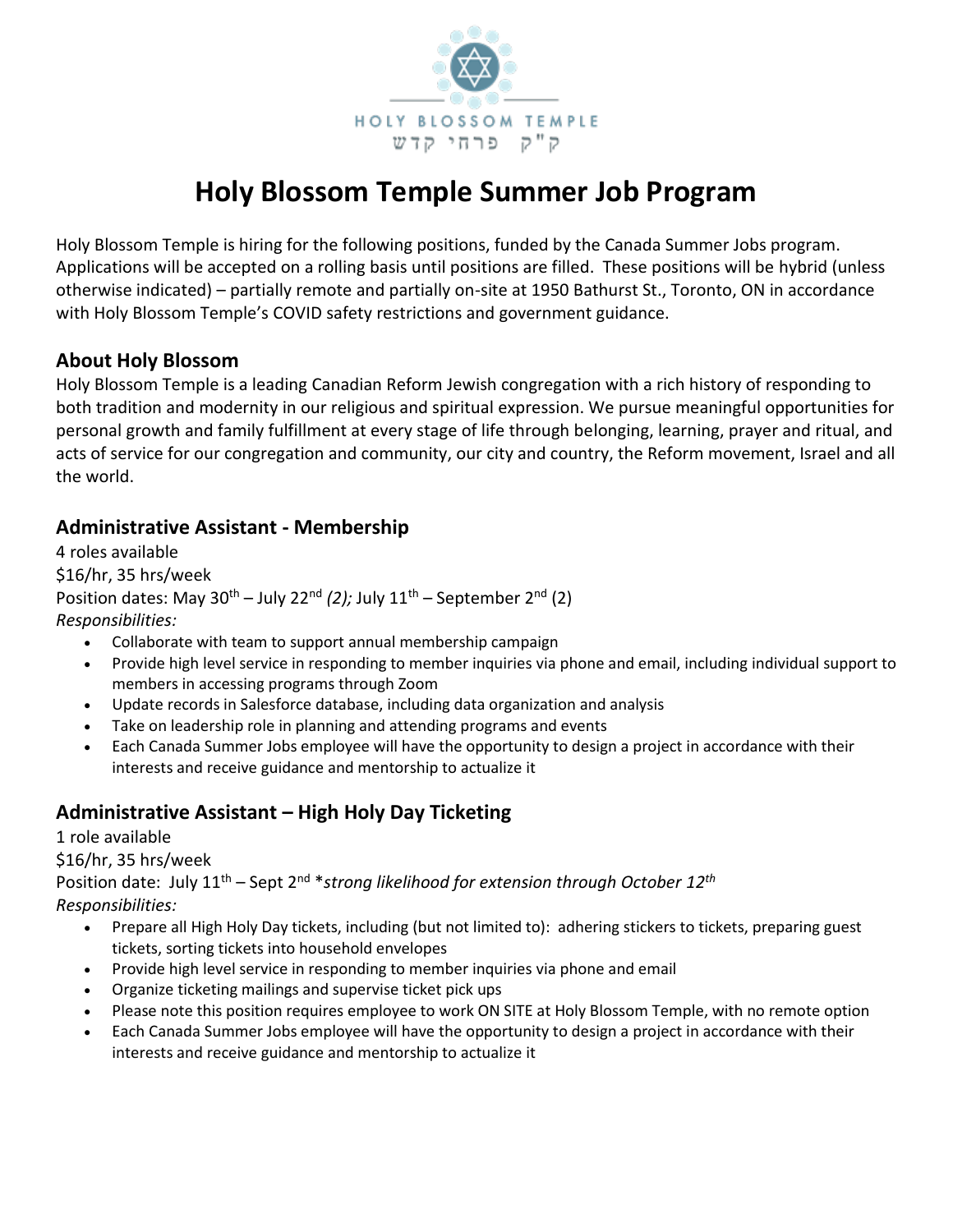## **Administrative Assistant – Cemetery & Membership**

1 roles available \$16/hr, 35 hrs/week Position dates: June 20th – August  $12<sup>th</sup>$ *Responsibilities:*

- Digitize and organize headstone monuments and other cemetery records
- Update records in Salesforce database, including data organization and analysis
- Collaborate with team to support annual membership campaign
- Please note that this is a hybrid position and will require some time at Holy Blossom Temple (1950 Bathurst St) and Holy Blossom Memorial Park (66 Brimley Rd) – access to a vehicle will be considered an asset
- Each Canada Summer Jobs employee will have the opportunity to design a project in accordance with their interests and receive guidance and mentorship to actualize it

#### **Administrative Assistant – Office & Reception**

2 roles available \$16/hr, 35 hrs/week Position dates: May  $30^{th}$  – July 22<sup>nd</sup> (1); July  $11^{th}$  – Sept 2<sup>nd</sup> (1) *Responsibilities:*

- Provide general office support
- Provide high level service in responding to member inquiries via phone and email
- Process incoming donations and write thank you cards
- Update records in Salesforce database
- Each Canada Summer Jobs employee will have the opportunity to design a project in accordance with their interests and receive guidance and mentorship to actualize it

## **Administrative Assistant – Annual Campaign (Fundraising)**

1 role available \$16/hr, 35 hrs/week Position dates: May  $30^{th}$  – July 22<sup>nd</sup> *Responsibilities:*

- Assist with processing and follow up of sponsorship contributions
- Collaborate with team to support annual membership campaign appeal (fundraiser)
- Provide general assistance and support to the development team
- Update records in Salesforce database
- Each Canada Summer Jobs employee will have the opportunity to design a project in accordance with their interests and receive guidance and mentorship to actualize it

#### **Administrative Assistant – Communications & Marketing**

1 role available \$16/hr, 35 hrs/week Position dates: July  $11<sup>th</sup>$  – Sept  $2<sup>nd</sup>$ *Responsibilities:*

- Create and design content for social media, including by supporting members in telling their stories
- Collaborate with team to design annual membership campaign materials
- Update Wordpress-based website
- Provide high level service in responding to member inquiries via phone and email, including individual assistance to members in accessing programs through Zoom
- Each Canada Summer Jobs employee will have the opportunity to design a project in accordance with their interests and receive guidance and mentorship to actualize it